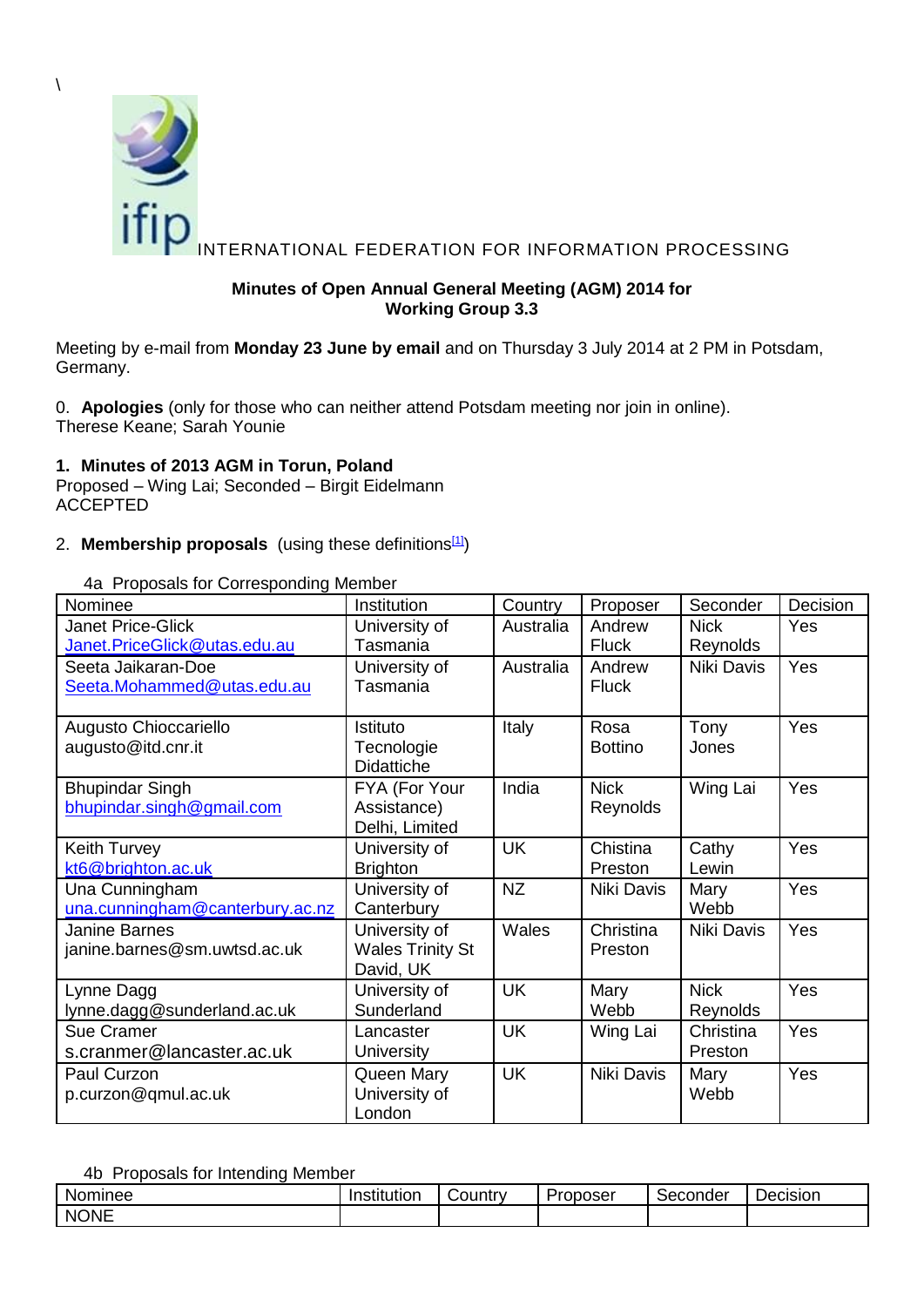4c Proposals for Member

| Nominee                         | Institution       | Country     | Proposer    | Seconder    | Decision |
|---------------------------------|-------------------|-------------|-------------|-------------|----------|
| Raymond Morel                   | <b>University</b> | Switzerland | Wing Lai    | Tony        | Accepted |
|                                 | of Geneva         |             |             | Jones       |          |
| Raymond.Morel@unige.ch          |                   |             |             |             |          |
| Anthony Maina Gioko,            | Aga Khan          | Kenya       | Wing Lai    | <b>Nick</b> | Accepted |
| gioko@akam.ac.ke                | Academy           |             |             | Reynolds    |          |
| Halvdan Haugsbakken             | Norwegian         | Norway      | <b>Nick</b> | Wing Lai    | Accepted |
|                                 | <b>University</b> |             | Reynolds    |             |          |
| Halvdan.Haugsbakken@svt.ntnu.no | of Science        |             |             |             |          |
|                                 | and               |             |             |             |          |
|                                 | Technology        |             |             |             |          |
| Ivan Kalas                      | Comenius          | Slovak      | <b>Nick</b> | Tony        | Accepted |
|                                 | University        | Republic    | Reynolds    | Jones       |          |
| kalas@fmph.uniba.sk             |                   |             |             |             |          |
| Ana Amélia Carvalho             | <b>University</b> | Portugal    | Mary        | Wing Lai    | Accepted |
| anaameliac@fpce.uc.pt           | of Coimbra        |             | Webb        |             |          |
|                                 |                   |             |             |             |          |
|                                 |                   |             |             |             |          |

# **3. Reports on recent and current WG 3-3 activities**

a. WG3.3 [hot topics & focus at Potsdam]

The following topics were proposed at the AGM:

- o Creativity
- o Powerful Knowledge
- o Curriculum and Standards
- o Computational thinking
- o Mobile learning
- o Professional Development
- $\circ$  Assessment as, for and of 21<sup>st</sup> Century Learning
- o Observatories for researching impact of It in education
- o Big data/Analytics
- o Digital citizenship
- o New Systems for Learning (that includes, New Systems for Schooling, MOOCS, Mobile Learning)
- o Digital Pedagogy Possibly should be Pedagogy rather than Digital Pedagogy
- o Leadership

b. Title and strategic plan for WG3.3 – linking with overall TC3 agenda

## The title of WG3.3 is currently: *Research into educational applications of information technologies (abbreviated to Research).*

There was a proposal from the TC3 executive committee to change this to *Higher Education and Research on Education Applications of digital Technologies*. I have discussed this with some of you and we think that such a title places too much emphasis on higher education – our group looks across phases.

## **DISCUSSION**

Twelve members disagreed with the inclusion of higher education in the WG3.3 title.

Important that TC3 also cover Higher Education (but WG3.3 is cross-sectoral, and not restricted to computer science as the disbanded 3.2 was; we acknowledged the need to include technology enhanced learning).

Several affirmed the objectives for working group 3.3 as agreed at Stellenbosch in 2005.

Suggestion we add to these objectives a list of work areas for 3.3 – thereby making explicit our crosssectoral intent.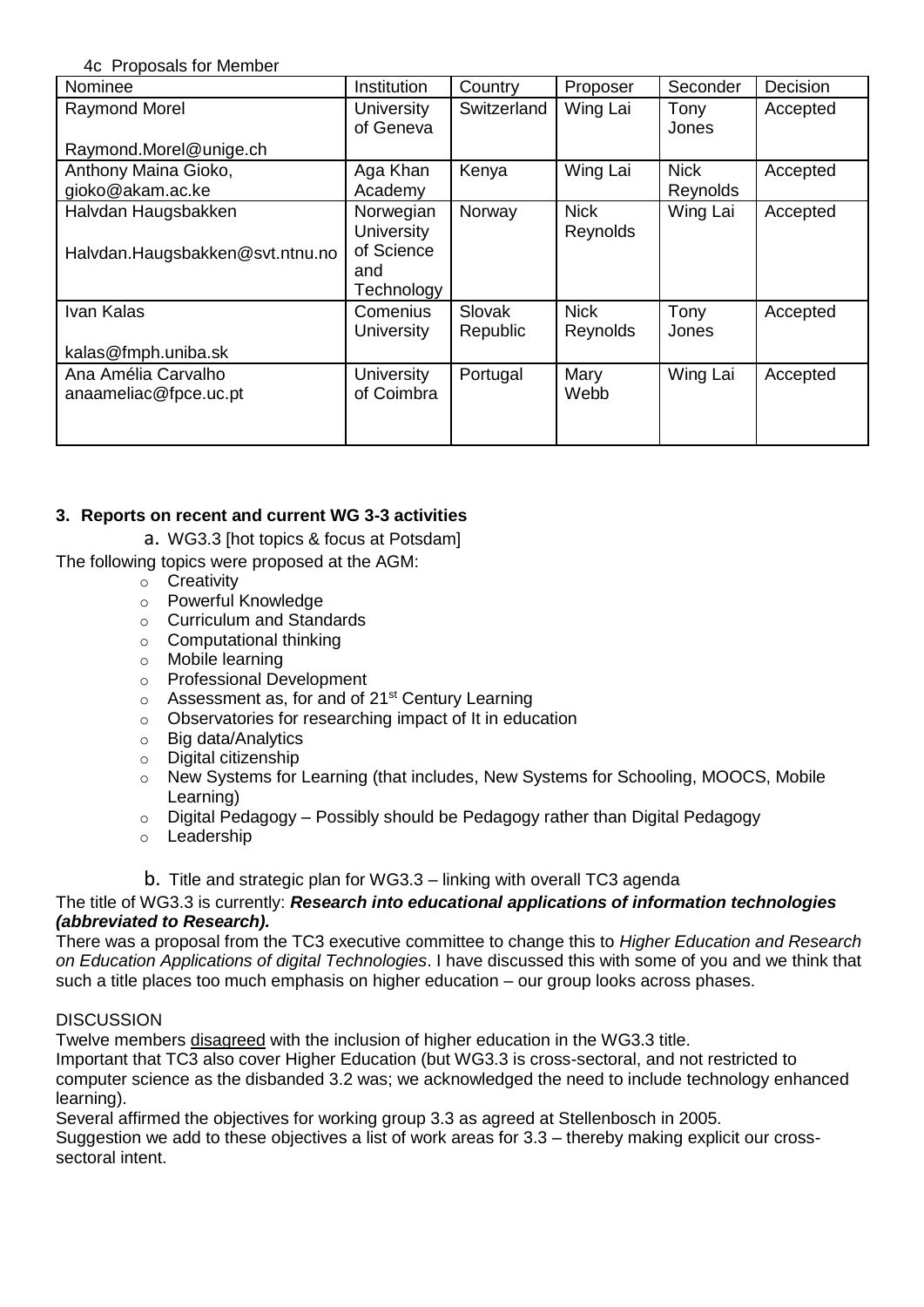# **Resolution: Working Group 3.3 Strategy**

(previously agreed at Stellenbosch, 2005 and reviewed July 2014)

The group will continue to lead, monitor, identify, discuss and evaluate approaches to researching educational applications of information technology:

- Looking outward at the leading research which is going on worldwide as well as working within IFIP
- Organising WG3.3 meetings and conferences as standalone events or in collaboration with other working groups or in conjunction with other organisation/ events that have similar or complementary goals.
- Publishing our work in a range of leading journals and as books.
	- c. Edusummit 2013

EDUsummIT 2013 *Research-informed Strategies to address Educational Challenges in a Digitally Networked World* – took place on 1-2 October 2013 Washington DC. All full members of WG 3.3 and other members of TC3 were invited and many attended. The results and action agenda can be found at [http://www.edusummit.nl/resources/results-edusummit-2013/.](http://www.edusummit.nl/resources/results-edusummit-2013/) A special issue of Education and Information Technologies, based on the outcomes, is in preparation. Theme: Researchinformed Strategies to address Educational Challenges in a Digitally Networked World. Guest editors Joke Voogt, Gerald Knezek & Natalie Pareja Roblin. 7 articles have been planned, with publication due January 2015.

The following symposium based on the outcomes took place in Potsdam at "Key Competencies in Informatics and ICT" on Friday 4 July:

*Tackling Educational Challenges in a Digitally Networked World: Strategies developed from the EDUsummIT 2013* Kwok-Wing Lai (NZ), Birgit Eickelmann (GER), Petra Fisser (NL), Ferial Khaddage (AUS), Gerald Knezek (US), Mary Webb (UK), Niki Davis (NZ), Ola Erstad (NO), David Gibson (AU).

# **4. Communications**

Report from Andrew Fluck:

a. website:<http://www.ifipwg3-3.org/>: Averaging 45 hits per month – mostly from Australia (30%), Brazil (25%), USA (13%) and Greece (5%).

b. Ning: 1 more member has joined the Ning this year (now 23 WG 3.3 members).

c. Online discussions: We have 98 members in the Yahoo e-mail list (includes some duplicates). Four addresses are reported as 'soft bouncing' in the last 6 months. Our e-mail list conversations are archived at [https://groups.yahoo.com/neo/groups/ifipwg3-3/conversations/messages.](https://groups.yahoo.com/neo/groups/ifipwg3-3/conversations/messages)

During 2014 we intend to transfer our e-mail list to a new one hosted by Ulli (see below). d. Informing the wider IFIP community about our work

Discussion item: Issue raised of ensuring our activities appear in high impact journals, conference proceedings to be published as a full paper book to be submitted to Thompson for insertion in ISI proceedings. The Editor of the *Journal of Education and Information Technologies* commented: "Springer are still working on this - it may take some time." Members are encouraged to submit articles.

Note a vote of thanks to Andrew Fluck for his work in maintaining the mailing list and keeping it running – all agreed

If there other suggestions about alternatives? If it's a matter of setting up a mailing list Ulrich will do it. Ulrich will liaise with Andrew to set up a **mailman** list.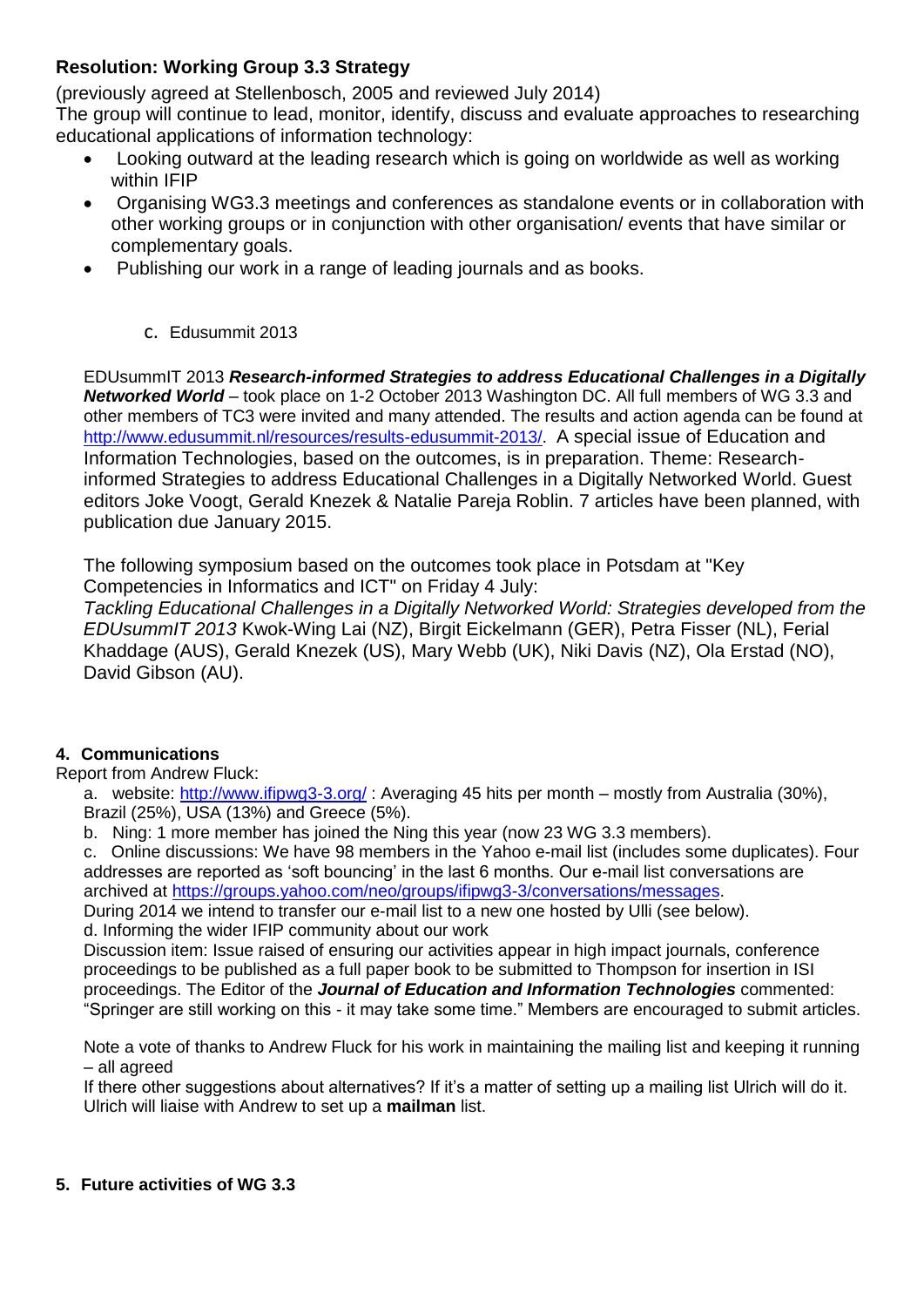a. IFIP TC3- Working Conference proposed title "A new culture of learning: Computing and digital generations" in collaboration with ITEM. 6th – 8th July 2015 in the Parliament (Seimas) of the Republic of Lithuania and hosted by the Vilnius University. [http://www.iticse2015.mii.vu.lt.](http://www.iticse2015.mii.vu.lt/) We need volunteers from 3.3 members to be on the International Programme Committee (Cathy Lewin is an editor, Johannes Magenheim is on the board.

## b. Edusummit 2015

Edusummit 2015 will be held in Bangkok, Thailand 14/15 September 2015 (contact: David Gibson, Kwok-Wing Lai). Proposed it includes a special TC 3.3 working group meeting. There is currently a call from the Ministers of Education in the Asia-Pacific region for four research topics in particular: 1. Country-level indicators of the impact of ICT in education;

2. A review of national policies on cyberwellness and child safety;

3. A baseline profile of ICT use in the Asia-Pacific region to contextualise #2; and

4. A framework for global digital citizenship.

WG3.3 members are encouraged to get involved, particularly using the Hot Topic of 'Educational Systems' to respond to the Ministers' agenda.

## c. Other proposals for activities?

WCCE 2017 in Ireland [endorsed by Rosa Bottino, Andrew Fluck, Petra Fisser, Wolfgang Mueller, Donna Gronn, Christine Redman, Keryn Pratt, Christina Preston]

AERA 2015 Annual Meeting ["Toward Justice: Culture, Language, and Heritage in Education Research and](http://www.aera.net/LinkClick.aspx?link=15492&tabid=10208&portalid=38&mid=28509)  [Praxis"](http://www.aera.net/LinkClick.aspx?link=15492&tabid=10208&portalid=38&mid=28509) Thursday, April 16 - Monday, April 20, 2015, Chicago, Illinois. The deadline for abstract submissions is July 22nd 2014.

WCC2015 in Korea: WG3.3 invited to have input.

elearning conference in Dubai in 2016.

## **6. News from IFIP Technical Committee 3 for Education**

TC3 plans to move from 8 working groups and one special interest group to FOUR WORKING GROUPS:

- WG 3.1: Informatics and digital technologies in School Education (Chair: Sigrid Schubert)
- WG 3.3: Higher Education and Research on Education Applications of digital Technologies (Chair: Mary Webb)
- WG 3.4: Professional and Vocational Education for the Information and Communication Technologies Sector and Lifelong learning (Chair: Arthur Tatnall)
- WG 3.7: Information Technology in Educational Management and educational Policies (Chair: Andreas Breiter).

FIVE Task groups are also proposed.

**Curriculum** – how do we form a vision for curriculum? Nick Reynolds and Mary Webb continue to work on this.

**Digital Wisdom** – invitation to join with TC9 on this.

**Bank of Research Instruments**: Nikki Davis agreed to set up a Google spreadsheet to facilitate this.

7. **Date and location of next AGM** – To be held at the Vilnius event

### **8. AOB**

A Vote of thanks was extended to Mary Webb, Andrew Fluck and Nick Reynolds.

<span id="page-3-0"></span>

| $\mathbf{u}$                   |                                                                                     |                         |
|--------------------------------|-------------------------------------------------------------------------------------|-------------------------|
|                                |                                                                                     |                         |
| <b>Correspondina</b><br>member | : can attend meetings and<br>can join e-mail list.<br>l observe:<br>Open to anvone: | riahts<br>votina<br>No. |